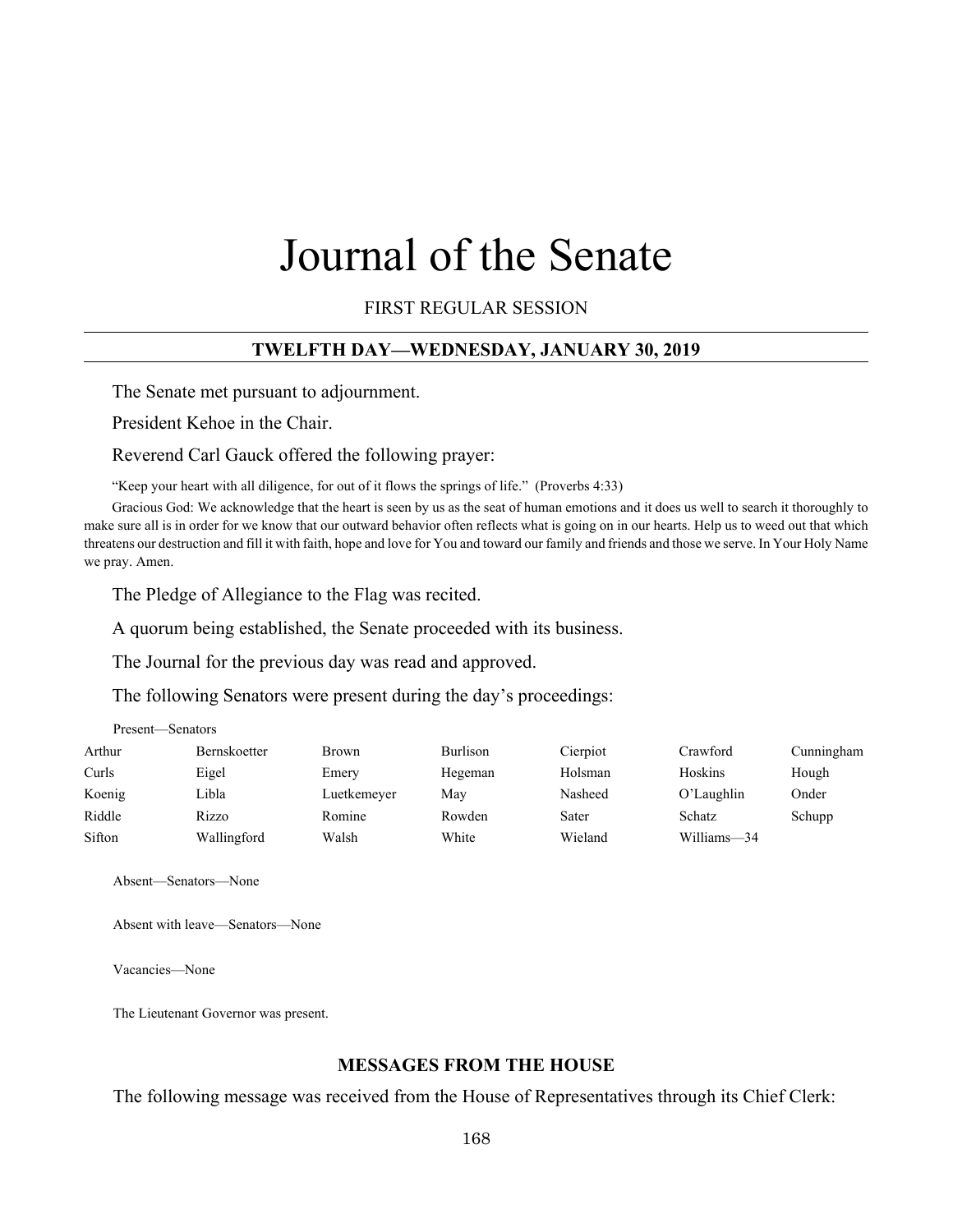Mr. President: I am instructed by the House of Representatives to inform the Senate that the Speaker has appointed the following members to act with a like committee from the Senate pursuant to **HCR 3**. Representatives: Plocher, Veit, Trent, Christofanelli, Evans (154), Mitten, Ellebracht, Mackey, Roberts (77), and Sauls.

Senator Rowden moved that the Senate recess to repair to the House of Representatives to receive the State of the Judiciary Address from the Chief Justice of the Supreme Court, the Honorable Zel M. Fischer, which motion prevailed.

## **JOINT SESSION**

The Joint Session was called to order by President Kehoe.

On roll call the following Senators were present:

| Present—Senators |                     |              |          |          |             |            |
|------------------|---------------------|--------------|----------|----------|-------------|------------|
| Arthur           | <b>Bernskoetter</b> | <b>Brown</b> | Burlison | Cierpiot | Crawford    | Cunningham |
| Curls            | Eigel               | Emery        | Hegeman  | Holsman  | Hoskins     | Hough      |
| Koenig           | Libla               | Luetkemeyer  | May      | Nasheed  | O'Laughlin  | Onder      |
| Riddle           | Rizzo               | Romine       | Rowden   | Sater    | Schatz      | Schupp     |
| Sifton           | Wallingford         | Walsh        | White    | Wieland  | Williams-34 |            |

Absent—Senators—None

Absent with leave—Senators—None

Vacancies—None

### On roll call the following Representatives were present:

PRESENT: 152

| Anderson              | Andrews       | Appelbaum   | Bailey         | Baker          | Bangert    |
|-----------------------|---------------|-------------|----------------|----------------|------------|
| Barnes                | Basye         | Beck        | Billington     | Black 137      | Black 7    |
| Bondon                | <b>Bosley</b> | Bromley     | Brown 27       | Brown 70       | Burnett    |
| <b>Busick</b>         | Butz          | Carpenter   | Carter         | Christofanelli | Clemens    |
| Coleman 97            | Deaton        | DeGroot     | <b>Dinkins</b> | Dogan          | Dohrman    |
| Ellebracht            | Ellington     | Eslinger    | Evans 154      | Falkner III    | Fishel     |
| Francis               | Franks Jr.    | Gannon      | Gray           | Green          | Gregory    |
| Griesheimer           | Griffith      | Haden       | Haffner        | Hannegan       | Hansen     |
| Henderson             | Hicks         | Houx        | Hovis          | Hudson         | Hurst      |
| Justus                | Kelley 127    | Kelly 141   | Kendrick       | Kidd           | Knight     |
| Lavender              | Lovasco       | Love        | Lynch          | Mackey         | Mayhew     |
| McGaugh               | McGee         | McGirl      | Merideth       | Messenger      | Miller     |
| Morgan                | Morris 140    | Morse 151   | Mosley         | Muntzel        | Murphy     |
| O'Donnell             | Patterson     | Pfautsch    | Pietzman       | Pike           | Plocher    |
| Pollitt <sub>52</sub> | Pollock 123   | Porter      | Proudie        | Ouade          | Razer      |
| Rehder                | Remole        | Richey      | Riggs          | Roberts 161    | Roberts 77 |
| Rogers                | Rone          | <b>Ross</b> | Rowland        | Runions        | Ruth       |
| Sauls                 | Schnelting    | Schroer     | Sharpe         | Shaul 113      | Shawan     |
|                       |               |             |                |                |            |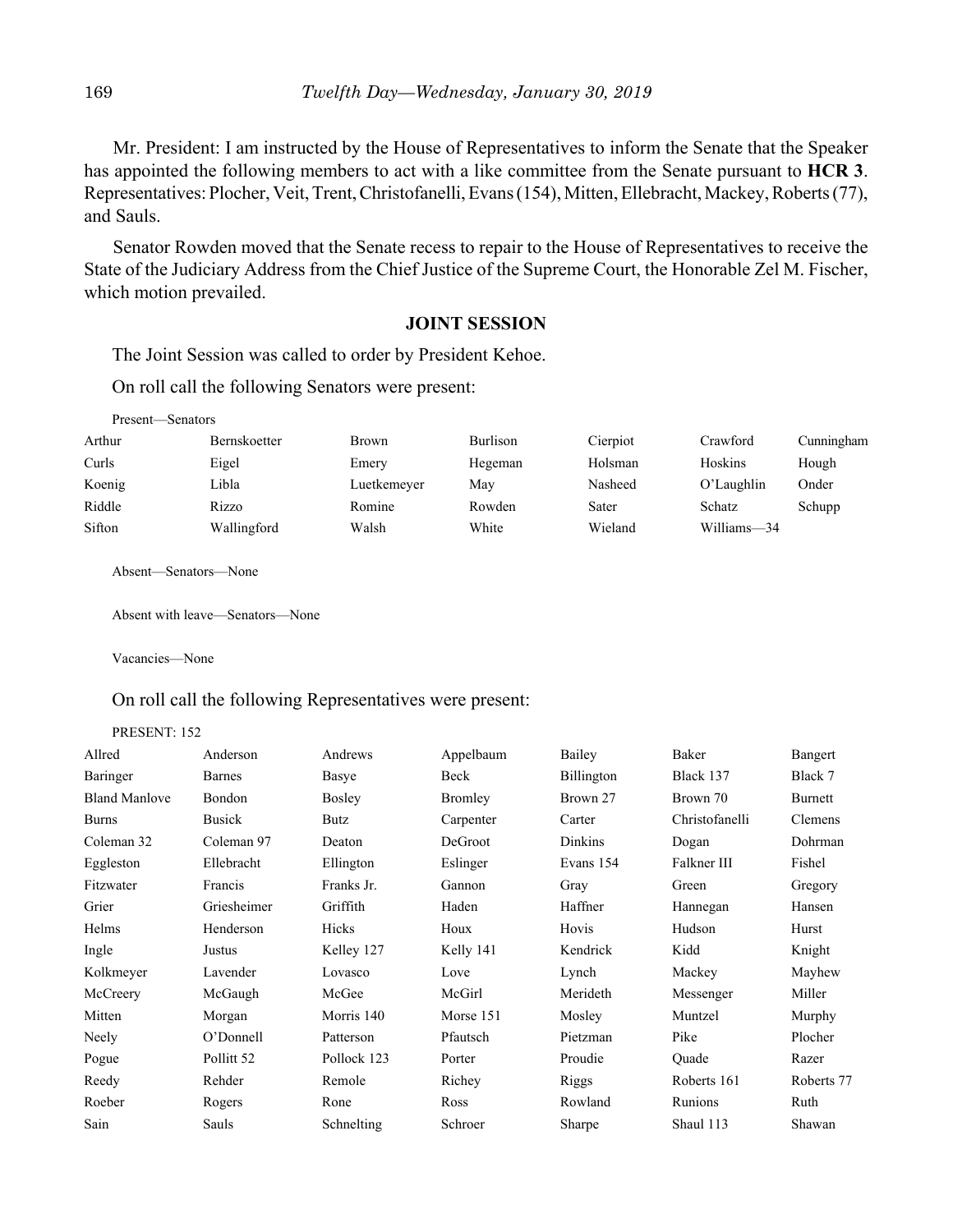| Shields         | Shull 16   | Simmons  | Solon  | Sommer      | Spencer               | Stacy       |
|-----------------|------------|----------|--------|-------------|-----------------------|-------------|
| Stephens 128    | Stevens 46 | Swan     | Tate   | Taylor      | <b>Toalson Reisch</b> | Trent       |
| Unsicker        | Veit       | Vescovo  | Walker | Walsh       | Washington            | Wiemann     |
| Wilson          | Windham    | Wood     | Wright | Mr. Speaker |                       |             |
|                 |            |          |        |             |                       |             |
| ABSENT: 10      |            |          |        |             |                       |             |
| Chappelle-Nadal | Chipman    | Evans 99 | Hill   | McDaniel    | Moon                  | Pierson Jr. |
| Price           | Roden      | Smith    |        |             |                       |             |

#### VACANCIES: 1

The Joint Committee appointed to wait upon the Chief Justice of the Supreme Court, Zel M. Fischer, escorted the Chief Justice to the dais where he delivered the State of the Judiciary Address to the Joint Assembly:

## **2019 STATE OF THE JUDICIARY Missouri Chief Justice Zel M. Fischer**

#### *Introduction*

Thank you, Lieutenant Governor Kehoe, Secretary of State Ashcroft, President Pro Tem Schatz, Speaker Haahr, and members of this 100th General Assembly, the executive branch and the judiciary. On behalf of all of Missouri's state judges, I am pleased to present you with this 46th State of the Judiciary.

The framers of our Constitution divided the power of government among three separate but co-equal branches, intending them to serve different purposes. But this separation does not mean we cannot listen to one another.

We know our partners in the legislative and executive branches are committed to doing the best job possible to make Missouri better. We are no different. The state of the judiciary is good.

Constitutionally critical to our system of government, the judiciary is designed to be different from the political and policymaking branches of government. Chief Justice John Roberts of the Supreme Court of the United States explained it this way: "We wear black robes to convey the notion that our individual views [and] personality do not have anything to do with the function we have to play in terms of coming to the correct decision on the law."

You may not know one of his colleagues on our nation's high court, Justice Clarence Thomas, had his first legal job right here in Missouri, across the street in the red brick building, as an assistant attorney general under Jack Danforth. Justice Thomas has said, "Judicial independence is critical to liberty and to justice. In our great country, the judiciary is not a puppet of those in power, nor is it the engine for pioneering social change. Rather, it is a safeguard against tyranny and an assurance of neutral arbiters for those seeking the protection of law."

Public opinion tends to galvanize behind particular outcomes. Judges have a duty to resist that temptation. Our duty and our oath is not to be popular but to be faithful to the law.

#### *Treatment courts*

As I was here a couple of weeks ago listening to Governor Parson give his address, it occurred to me there are at least a few things Governor Parson and I have in common – we both call rural Missouri home, we are both probably more comfortable in cowboy boots than dress shoes, and neither of us has been accused of being soft on crime. But I was pleased to hear him commit in his state of the state address he would not build another prison while he is governor.

When I began practicing law three decades ago, we were all told the proper answer was to be tough on crime. But, as time has proven, being tough on crime is not necessarily being smart on crime. Our national incarceration rates have ballooned – and for many nonviolent offenders, we have failed to address their underlying issues of substance abuse and mental illness. Let's save our prisons for those we are afraid of, not just mad at.

Over-incarcerating nonviolent offenders – especially drug and alcohol offenders – costs millions and is not curing the problem. We need to spend public funds where we see proven results. Often, what they really need – and what we can provide without compromising public safety – is treatment for substance abuse and mental illness.

This is why it is no longer enough for the courts to simply resolve cases. Instead, you and our citizens expect your courts to help change lives by breaking the cycle of crime among our nonviolent offenders and making them more productive. Since Missouri's first treatment court was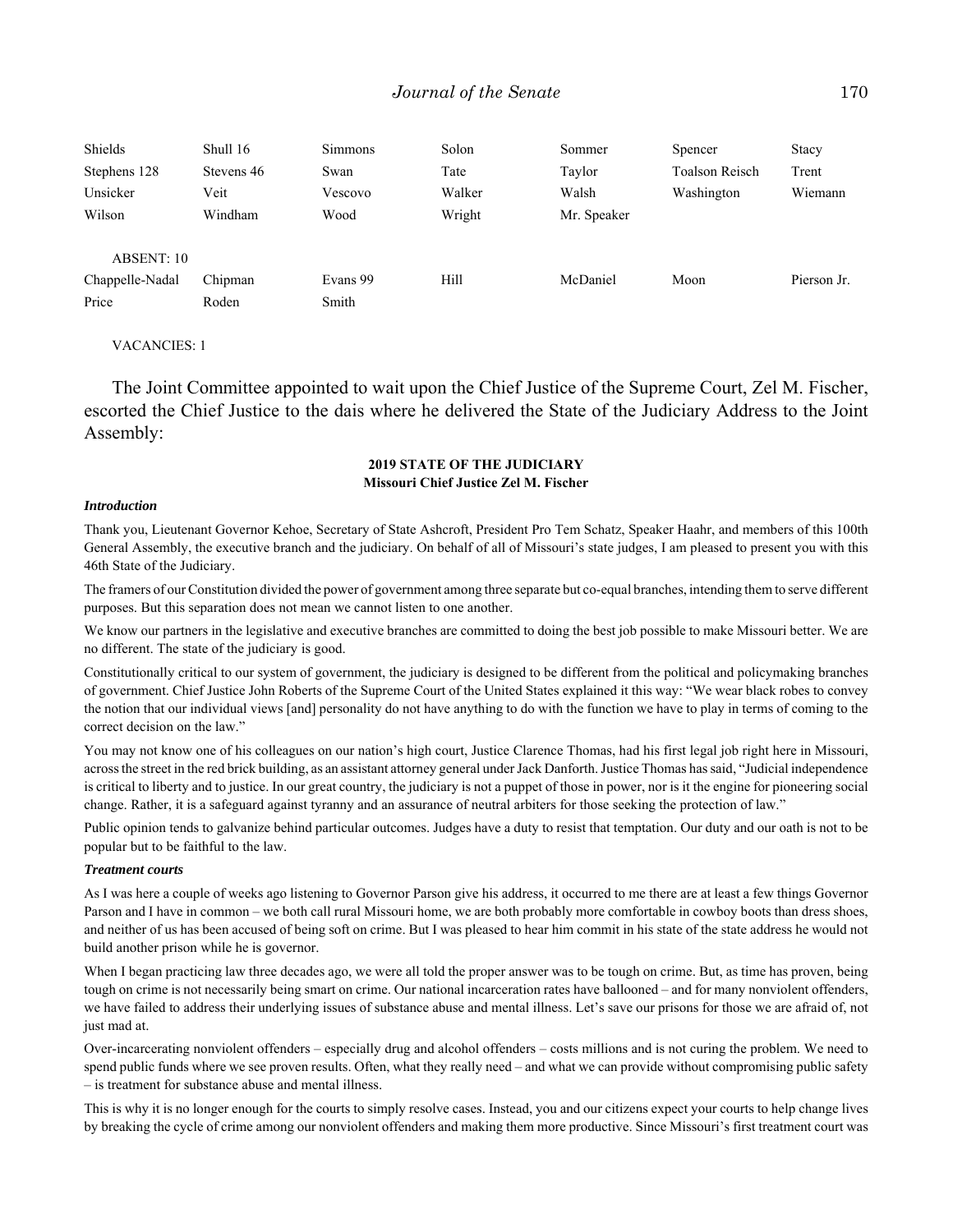founded more than 25 years ago, the Show-Me State has been showing everyone else how to do it … and we continue to get better at it.

But as I explained in my address to you last year, citizens in some of our counties still lack access to a local treatment court. I thank Governor Parson for making treatment courts a priority of last fall's special session – and I thank you for passing this important legislation.

Now, we need your help funding the vital services our treatment courts can provide. The governor included in his budget recommendations a restoration of the rest of the core funding to the treatment courts we asked for last year but did not receive, plus nearly \$3.1 million in additional funding to help expand the reach of our treatment court services. Together, not only can we continue to be smart on crime, but, more importantly, we can continue to save money … and lives.

#### *Veterans courts*

Some of our treatment courts focus on an offender's underlying issue, but one focuses on a unique population – our veterans. As you know, one of the primary rules of battle is not to leave anyone behind. But that guiding principle is just as important off the battlefield.

Due in part to the stress of combat or adjusting to life at home, some of our military men and women suffer from mental illness or addiction, and they may find themselves on the wrong side of the law. It is incumbent on us to make sure the justice system for which they have sacrificed recognizes their unique challenges and does not leave them behind.

Missouri now has veterans treatment courts available in three dozen counties, plus the cities of St. Louis and Kansas City. These unique programs use volunteer veterans and active-duty soldiers as mentors. Research shows veterans benefit the most with help from others who understand the military experience.

Our veterans treatment courts are a win-win for all Missourians – in addition to helping those who have served our country regain their lives, crime is reduced, public safety is improved, and we are able to better protect those who have protected us.

#### *Military spouse rule*

We also are honoring military families by finding a way for spouses of military personnel stationed in Missouri to practice law while they are here.

The process to become licensed to practice law in any state is rigorous, and for good reason – it's designed to protect the public. The bar exam is hard. But attorneys who are married to active duty military service members face the prospect of going through that process each time their spouses are relocated. You've heard the adage, "when one member joins, the whole family serves?" For some members of our active duty military, that means their attorney spouses must sit for a bar exam in every new state in which they find themselves … or abandon their career … or split up the military family. We realized this makes little sense.

So we created a pathway for military spouses who are licensed attorneys to practice law while they are in Missouri. Under the new rule – which took effect January 1 – lawyers with licenses in good standing from other jurisdictions, whose spouses are full-time active service members of the United States armed forces assigned to a duty station in Missouri or a contiguous state, can apply for temporary admission to practice law in Missouri.

Allowing these qualified attorneys to share their legal talents with our citizens while they are in our state will honor the sacrifice they make as military spouses and will serve Missourians well. This rule is already being utilized – just nine days after it took effect, we had an applicant. Her story exemplifies why we always need to look for ways to make our legal system better for those we serve.

Karen Towns is the daughter of a military service member and was born at an American air base overseas. She earned her law degree in North Carolina and was serving as associate chief counsel for the United States Food and Drug Administration when she married an officer in the United States Army. In fewer than a dozen years since then, he – and, therefore, she – have been relocated more than half a dozen times, to duty stations in Kansas, Kentucky, Maryland, Washington – and twice in Missouri.

Since July 2017, Karen's husband – Colonel Eric Towns – has been stationed at Fort Leonard Wood, where he serves as garrison commander. When they arrived in Missouri, the only way for her to become licensed to practice law here was to sit for another bar exam. Instead, she has been working as a non-attorney compliance officer at the Missouri University of Science and Technology in Rolla. But our new rule cut through the red tape that had been preventing her from using her legal skills to their fullest.

I am pleased to announce Karen has been granted temporary admission to practice law in Missouri. She and Colonel Towns are with us today – please join me in thanking them both for their important service.

#### *Retired lawyer pro bono rule*

We also have recognized we need to do more to provide equal access to civil justice. One of the fundamental purposes of your courts is to ensure access to justice for all, regardless of background, wealth, power or ideology. This ideal works well on paper but is hard to achieve in reality. The law is complex, and many individuals and businesses perceive they lack access to affordable legal services.

A legal system that serves only the well-to-do is neither justice *for* all – nor justice at all.

Missouri lawyers try to help fill the need. Each year, hundreds volunteer their time, unpaid, to help those who otherwise cannot afford an attorney. And Missouri is part of a national program – like an online version of a walk-in clinic – allowing people who cannot afford a lawyer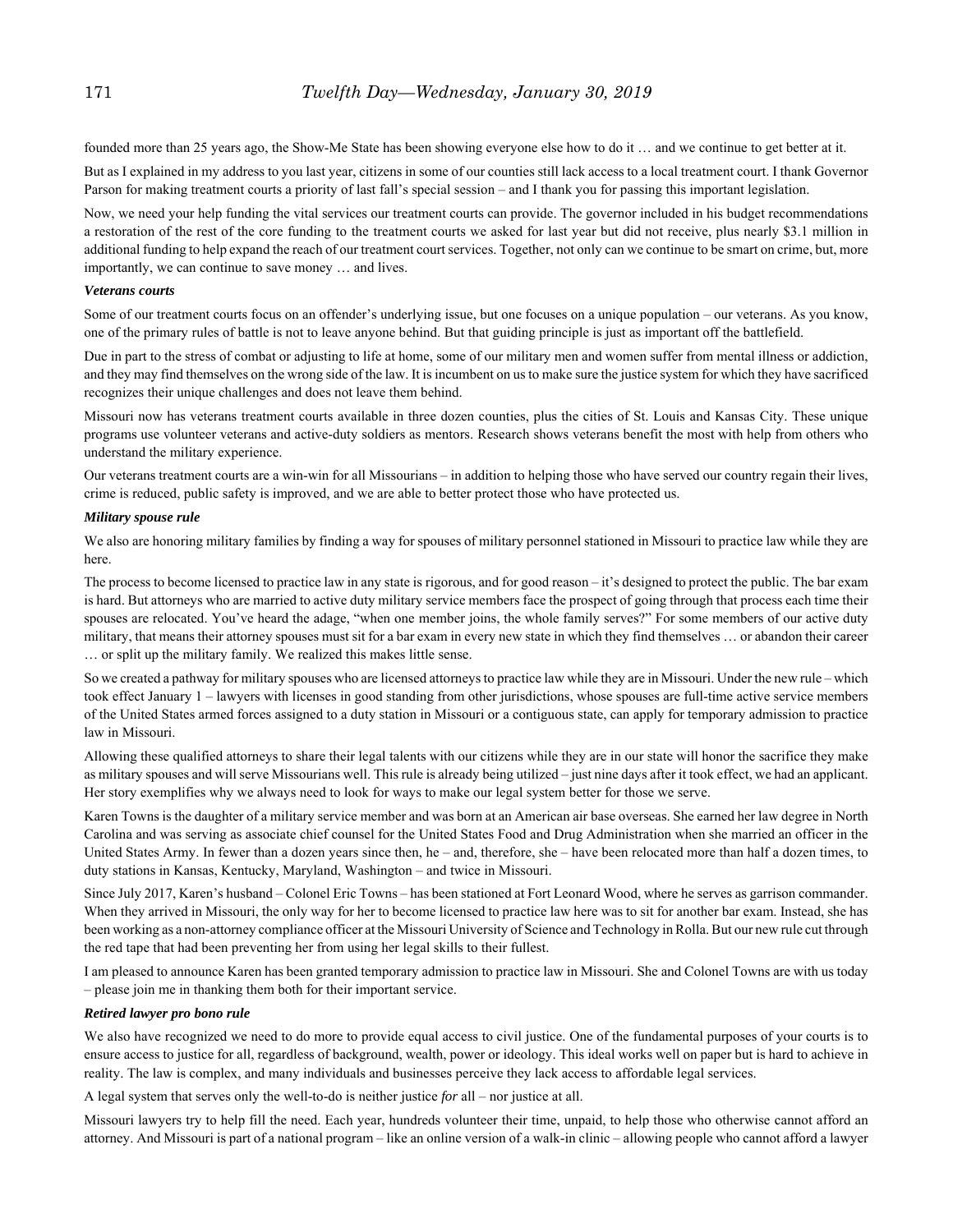to get quick advice about a specific civil legal issue from a volunteer lawyer.

But by far the primary resource for those least able to afford an attorney comes from our state's legal service organizations. Unfortunately, the justice gap is much wider than these volunteer lawyers and legal service organizations can bridge on their own.

They need help. Pursuant to a new rule and new pilot project, retired lawyers who agree to provide solely free legal help through one of our state's legal aid organizations can apply annually to our Court to have their attorney enrollment fees waived.

As baby boomers enter retirement, many will be able to continue sharing their legal experience in meaningful and impactful ways. More importantly, our legal aid organizations will be able to help more low-income citizens throughout Missouri who need – but cannot afford – civil legal assistance.

Two people on the front lines of the battle to close the justice gap are here today. From Legal Aid of Western Missouri, its executive director, retired judge Joe Dandurand, and Latricia Scott Adams, who for *30 years* has served as its volunteer attorney project director. Let's thank them for their service.

#### *Pretrial release*

Some common-sense solutions are relatively simple, like our new military spouse rule and retired lawyer pro bono rule. Others are more difficult to achieve, and a few require tough conversations, like dealing with pretrial detention. The problem is real. Too many who are arrested cannot afford bail even for low-level offenses and remain in jail awaiting a hearing. Though presumed innocent, they lose their jobs, cannot support their families and are more likely to reoffend.

We all share a responsibility to protect the public – but we also have a responsibility to ensure those accused of crime are fairly treated according to the *law*, and not their pocket books.

Missouri law sets the framework for how pretrial detention should work. Under the circumstances of each case, a judge must balance two constitutional imperatives – one to afford the accused an opportunity for pretrial release, and the other to insist on "sufficient sureties" the defendant will appear in court. Judges also must balance statutory considerations for protecting a crime victim, a witness and the community from a defendant who poses a danger to them.

During the past year, the Court brought together a whole host of experts – judges, prosecutors, defense attorneys, law professors and court officials – they spent countless hours identifying ways for improvement and working to devise common-sense modifications to our criminal justice system. As a result of this hard work, the Court has ordered *significant* changes to its rules governing pretrial release.

These changes – which will take effect July  $1$  – are extensive ... and meaningful. Here are some highlights:

- The court must start with non-monetary conditions of release and may impose monetary conditions only if necessary and only in an amount not exceeding that necessary to ensure safety or the defendant's appearance.
- The court may not order a defendant to pay any portion of the costs of any conditions of release without first considering how to minimize or whether to waive those costs.
- A court may order a defendant's pretrial detention only if it determines by clear and convincing evidence that no combination of non-monetary and monetary conditions will ensure safety of the community or any person.
- The new rule also limits how long a defendant may be detained without a court hearing, and ensures a speedy trial for those who remain in jail.

This new rule helps ensure the determinations – and conditions – of pretrial release are made with the best information available. We believe these changes will improve our criminal justice system.

#### *Investing in Missouri's courts*

In his state of the state address, Governor Parson said being a good leader is about your ability to make those around you better. So I am here to ask for your help. I know revenues are tight, you have important priorities to consider … and I do not imagine you have very many constituents calling or e-mailing you begging for additional court funding.

But that does not mean your court system and the services we provide are not critical for the health of our state. Without the reliable availability of courts in our local communities, with fair and impartial judges who are well-versed in the law, and competent, professional court staff, your constituents' disputes might go undecided. Small business owners cannot afford undue delay in having their legal matters decided, and big businesses look for strong, stable courts when deciding where to employ large numbers of people.

Like so many others in state government, we in the Missouri courts have been streamlining our services, doing more with less for years, and we have proven we are a sound investment for Missouri tax dollars. To continue providing a high level of service – now and for future generations – we need additional investment in developing our workforce and improving our technological infrastructure.

Right now, our judicial education program operates on only 74 percent of the total amount of funding to which it is authorized by statute. But 74 percent does not allow us to offer as many in-person classes as we need, or to supplement those classes with as many web-based training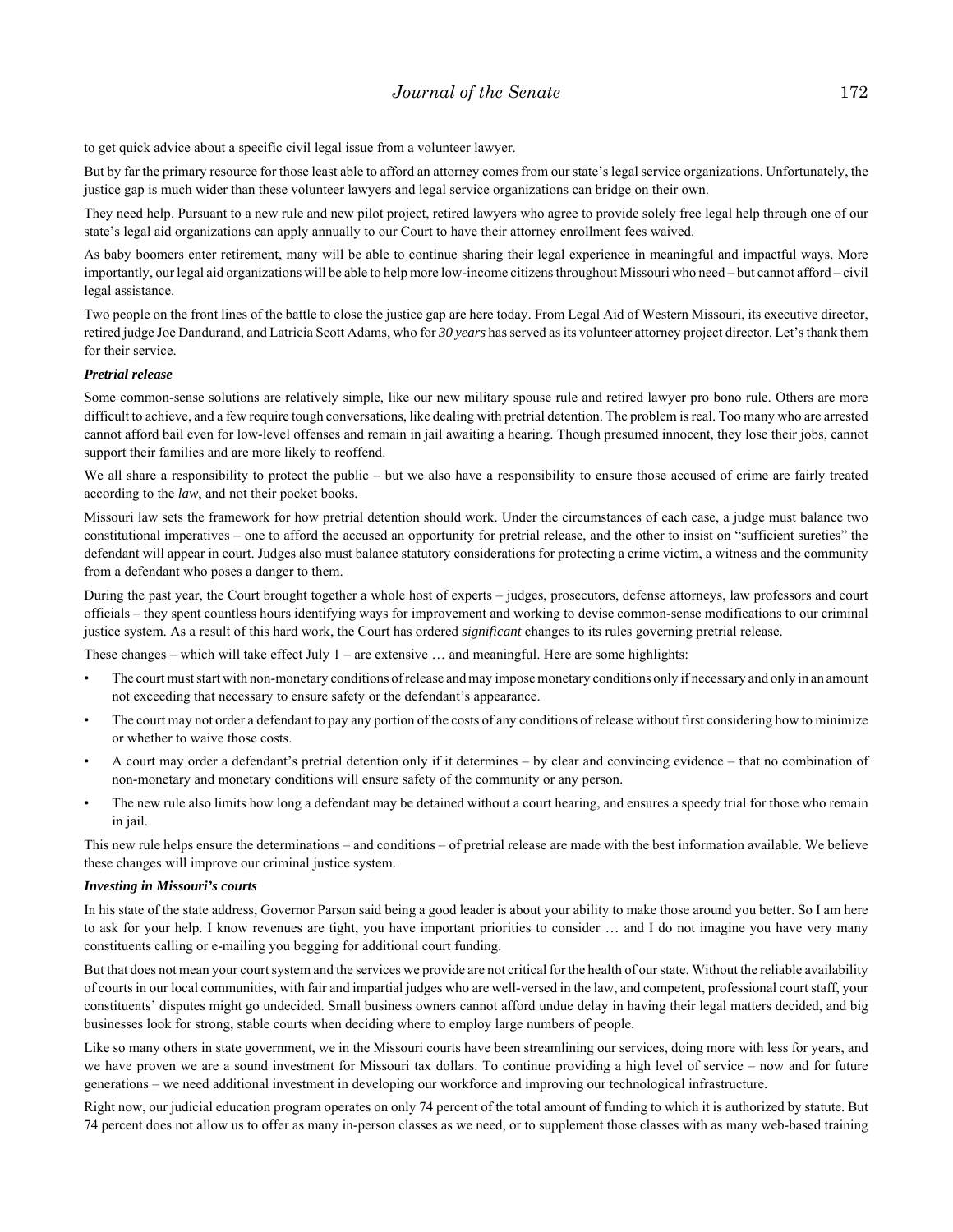sessions as we should. It will cost just less than a half-million dollars to close this gap between funding authorized and funding appropriated. Although Governor Parson did not include this item in his recommendations, I ask you to actually fund what you have authorized us to spend on judicial education. That amount would allow our judicial education program to function at full strength, as it has in the past.

Governor Parson encouraged us to be honest about the challenges we face. Here is one – technology has become the way we all do business and expect to do business, but your courts struggle to meet the public's 21st century expectations with 1990s resources.

The Missouri General Assembly in 1994 mandated the development of a statewide court automation system. But the \$7 fee has not changed in a quarter-century and does not generate enough money to sustain current functions. In fact, the fee only pays for a third of the technology necessary to provide the services Missourians have come to expect.

Missouri courts have been virtually paperless since 2014, and you and your constituents have come to rely on the benefits that electronic system makes possible: Case.net, Track This Case, Pay By Web and the electronic filing of cases. But what happens if we cannot sustain the technology that has become the way people do business in their courts?

We may find out by July 2021, when we anticipate the Missouri courts' statutorily mandated system – built on 25-year-old technology – will be unable to receive critical system updates. We are building a replacement case management system, but at current funding levels, the new Show-Me Courts system – which includes municipal case processing – will not be finished in time.

Equal access to justice requires using technology to resolve disputes fairly and efficiently. We need to develop user-friendly, electronic systems to permit citizens to participate in routine court proceedings without missing work. We need to increase the functionality of Case.net to allow citizens to be fairly informed. Missourians expect your courts' technology systems to join the 21st century, which will require increased and sustainable funding from general revenue.

#### *Nonpartisan court plan*

Technology is not the only thing changing rapidly. How different the faces are in this chamber than just a year ago. Most of our state office holders are in new positions, and more than 60 of you are new to the legislature.

We have experienced change as well. Nearly 60 trial judges just attended new judge orientation last week. Our appellate judicial commission has sent two panels to Governor Parson. Last fall, Governor Parson made his first appellate appointment, selecting Tom Chapman – the presiding judge from the 43rd circuit (spanning five counties in northwest Missouri) – to a vacancy on the Missouri Court of Appeals, Western District. Earlier this month, Governor Parson selected Robin Ransom – the presiding judge in St. Louis city – to be the newest appellate judge in our Eastern District.

I remain steadfast that Missouri's nonpartisan court plan is the best method for selecting judges to our urban trial courts, appellate court and supreme court. We have a plaque in our building across the street commemorating the courage of the people of Missouri in amending their constitution in 1940 to adopt the Missouri court plan, making ours the first state in the nation to embrace judicial merit selection. Our foresight looks brilliant today, as the entire Supreme Court of West Virginia – which has direct partisan elections – faced impeachment last year, and the confirmation process for Justice Brett Kavanaugh's nomination to the Supreme Court of the United States looked nothing like the advice and consent of the senate our founding fathers intended.

As a supreme court judge, the idea of presenting oneself as pro-something or con-something else undercuts a system in which judges are meant to be neutral arbiters of our citizens' disputes and, ultimately, undermines the public's trust and confidence in their courts. To paraphrase Chief Justice Roberts, judges do not sit on opposite sides of an aisle. They do not caucus in separate rooms. They do not serve one party or interest. They serve one nation. Or, in our instance, one Missouri.

I will end where I began, by explaining the judicial branch is designed to be different from the political and policymaking branches of government. Our judicial code of conduct requires us to refrain not only from actual bias but to minimize even the appearance of partiality.

## *Conclusion*

While I know you take your responsibilities here in the Capitol seriously, as do I, do not forget those at home who support, encourage and pray for you daily. In the balcony, with other family members, are Julie, my wife of more than 34 years, and my mother Nancy. Thank you for your infinite love, support, encouragement and prayers.

Providing the family security is my former courtroom bailiff, my best friend, the best man at my wedding – he is also my father, Bob Fischer.

Everybody who knows my dad has at least one story – but I'll close with this one. In the fall of 2008, Dad drove me down for my interview with Governor Matt Blunt. Once back in his pickup truck after the interview, I told Dad I thought Governor Blunt might actually appoint me to the Supreme Court of Missouri. He said, "Well, he ought to, but are you sure you want the position? You're already a judge, and this is a four-and-a-half-hour drive from your wife and three of your four children still in high school." I explained to Dad this was a position where you not only could make a paycheck, you could also make a difference. I concluded, it is not like I would be joining the circus. Then Dad – with his humble trademark grin – replied, "Are you sure?"

Thank you all, and may God Bless *you all*.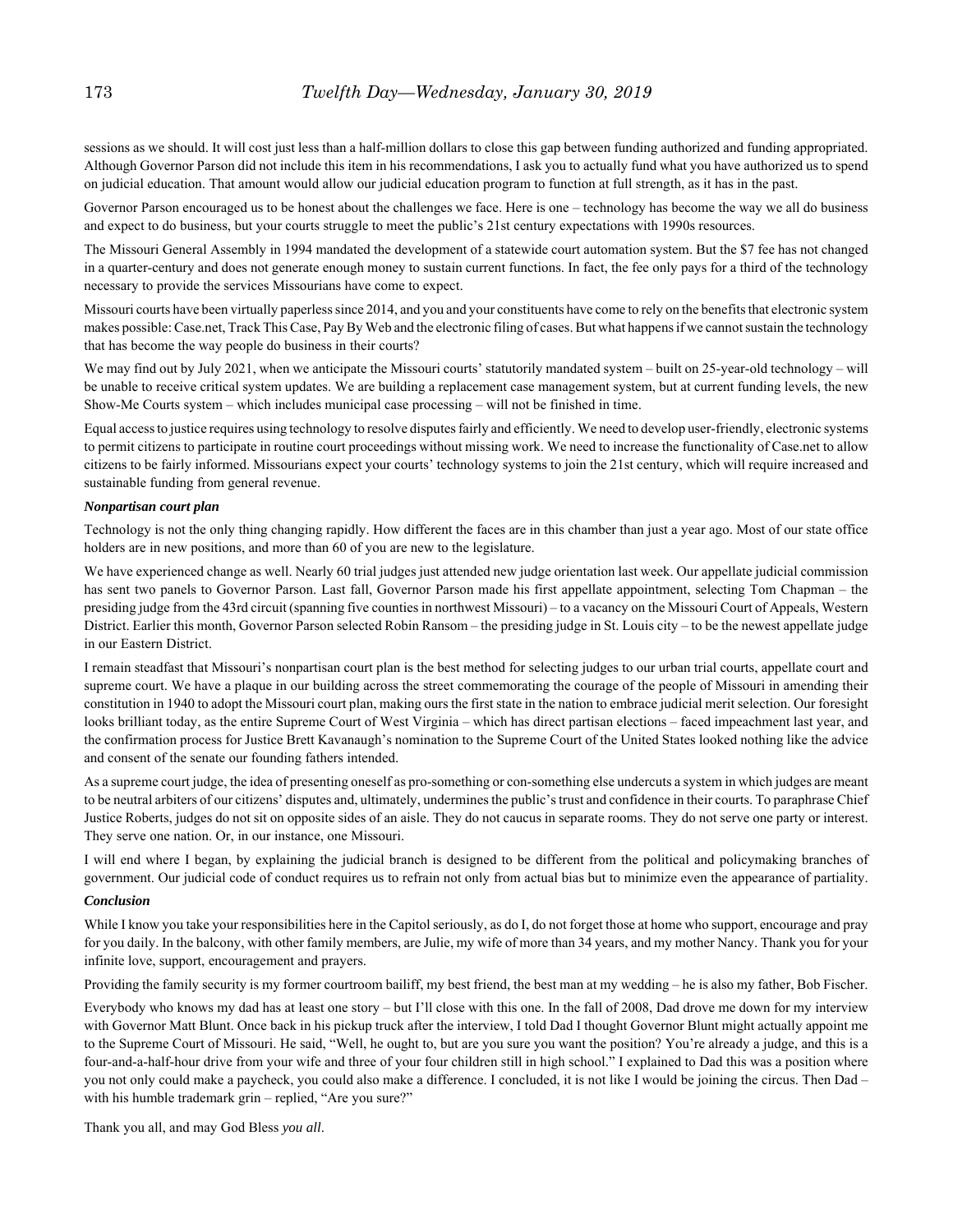On motion of Senator Rowden, the Joint Session was dissolved and the Senators returned to the Chamber where they were called to order by President Kehoe.

# **INTRODUCTION OF BILLS**

The following Bills were read the 1st time and ordered printed:

**SB 323**–By Hough.

An Act to repeal section 304.153, RSMo, and to enact in lieu thereof one new section relating to the towing of commercial vehicles, with existing penalty provisions.

**SB 324**–By Arthur.

An Act to amend chapter 49, RSMo, by adding thereto three new sections relating to county commissioners.

**SB 325**–By Crawford.

An Act to repeal section 253.080, RSMo, and to enact in lieu thereof one new section relating to state parks concession contracts.

# **SECOND READING OF CONCURRENT RESOLUTIONS**

The following Concurrent Resolution was read the 2nd time and referred to the Committee indicated:

**SCR 14**—Rules, Joint Rules, Resolutions and Ethics.

# **RESOLUTIONS**

Senator Wallingford offered Senate Resolution No. 150, regarding TRIO Programs, Southeast Missouri State University, which was adopted.

Senator Williams offered Senate Resolution No. 151, regarding the Youth Council of the St. Louis County Branch of the NAACP, which was adopted.

Senator Rizzo offered Senate Resolution No. 152, regarding Eagle Scout Malachi Lafi Tau Fuimaono, Independence, which was adopted.

Senator O'Laughlin offered Senate Resolution No. 153, regarding Trae Hoerrmann, Browning, which was adopted.

Senator O'Laughlin offered Senate Resolution No. 154, regarding Carey Rodas, Lewistown, which was adopted.

Senator O'Laughlin offered Senate Resolution No. 155, regarding Wyatt Link, Meadville, which was adopted.

Senator O'Laughlin offered Senate Resolution No. 156, regarding Trenton Bogguss, Lewistown, which was adopted.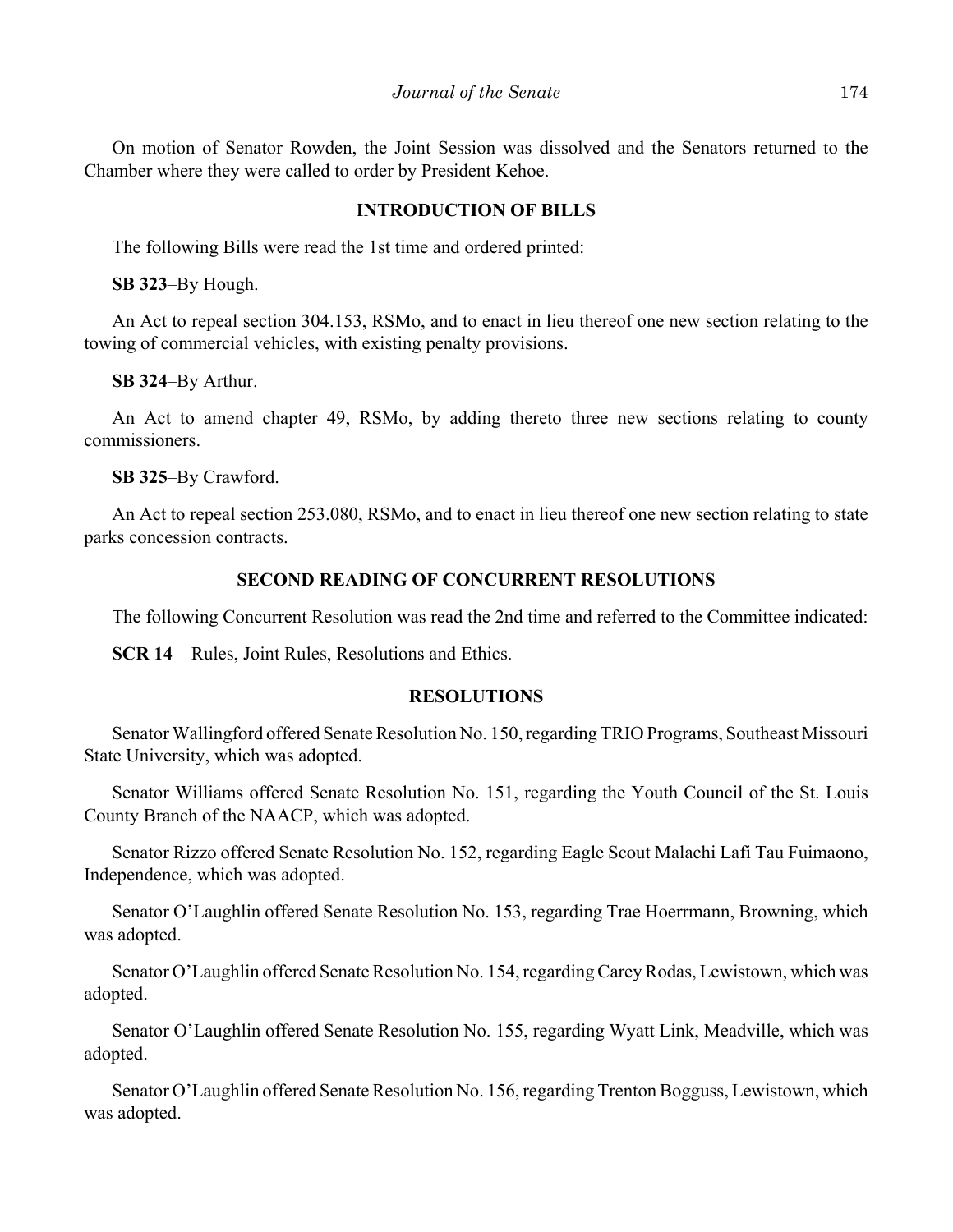Senator O'Laughlin offered Senate Resolution No. 157, regarding Jacob Byers, New Boston, which was adopted.

Senator O'Laughlin offered Senate Resolution No. 158, regarding Tyler Polley, Brookfield, which was adopted.

Senator O'Laughlin offered Senate Resolution No. 159, regarding Ethan Crist, St. Catharine, which was adopted.

Senator Walsh offered Senate Resolution No. 160, regarding Thomas E. George Sr., Florissant, which was adopted.

Senator Cunningham offered Senate Resolution No. 161, regarding Anthony Priest, West Plains, which was adopted.

# **INTRODUCTIONS OF GUESTS**

Senator White introduced to the Senate, Bill Birkes, Jr., Webb City; Mark Elliff, Carthage; Circuit Clerk Melissa Holcomb, Jasper County; and Circuit Clerk Patty Krueger, Newton County.

Senator Holsman introduced to the Senate, Brandon Boulware, Kansas City.

Senator Hough introduced to the Senate, Dr. Howard Jarvis and Jeff Schrag, Springfield; and Sherry Wohlgemuth and Tyson Hunt, Columbia.

Senator Hough introduced to the Senate, Circuit Clerk Tom Barr, Greene County.

Senator Nasheed introduced to the Senate, Cheryl Walker, St. Louis.

Senator Burlison introduced to the Senate, Mike Robertson, Ozark; and Barbie Barnett-Stillings, Nixa.

Senator Schupp introduced to the Senate, former State Representative Sam Page, Councilman, Creve Coeur.

Senator O'Laughlin introduced to the Senate, Bella Baker, Atlanta.

Senator Brown introduced to the Senate, his aunt, Circuit Clerk Sue Brown, Rolla.

Senator Eigel introduced to the Senate, Tammy Huelsing, and her son, Justin, and Joe Smith, St. Charles.

Senator Crawford introduced to the Senate, the Physician of the Day, Dr. David Kuhlmann, M.D., Sedalia.

Senator Hoskins introduced to the Senate, Debbie Miller, Fayette.

Senator Bernskoetter introduced to the Senate, Superintendent Sister Elizabeth Youngs, Jefferson City Catholic Diocese.

Senator Burlison introduced to the Senate, John and Jenilee Russell, and their children, Harper and Hudson, Springfield; and Harper and Hudson were made honorary pages.

On motion of Senator Rowden, the Senate adjourned under the rules.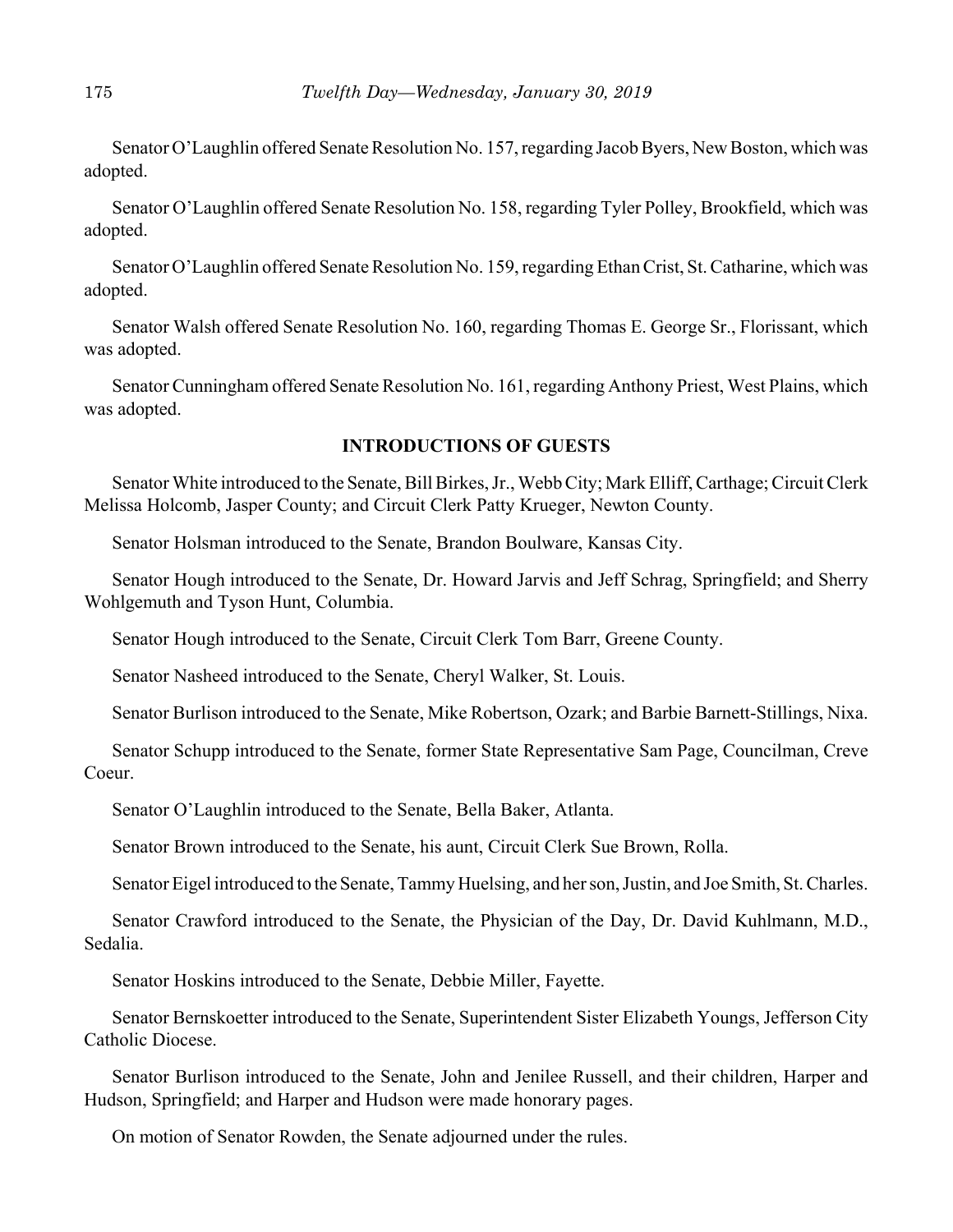## SENATE CALENDAR

# THIRTEENTH DAY–THURSDAY, JANUARY 31, 2019

# FORMAL CALENDAR

## SECOND READING OF SENATE BILLS

SB 161-Cunningham SB 162-Schupp SB 163-Schupp SB 164-Schupp SB 165-Eigel SB 166-Crawford SB 167-Crawford SB 168-Wallingford SB 169-Wallingford SB 170-Schupp SB 171-Schupp SB 172-Schupp SB 173-Crawford SB 174-Crawford SB 175-Crawford SB 176-Hough SB 177-Hough SB 178-Schupp SB 179-Cunningham SB 180-Wallingford SB 182-Cierpiot, et al SB 183-Arthur SB 184-Wallingford SB 185-Wallingford SB 186-Hegeman SB 187-Eigel SB 188-Eigel SB 189-Crawford SB 190-Onder

SB 191-Schupp SB 192-Schupp SB 193-Schupp SB 194-Hoskins SB 195-Hoskins SB 196-Bernskoetter SB 197-Onder SB 198-Onder SB 199-Arthur SB 200-Hough SB 201-Romine SB 202-Romine SB 203-Nasheed SB 204-Riddle SB 205-Arthur SB 206-Arthur SB 207-Emery SB 208-Wallingford SB 209-May SB 210-May SB 211-Wallingford SB 212-Sifton SB 213-Hegeman SB 215-Schupp SB 216-Schupp SB 217-Schupp SB 218-Hoskins SB 219-Hoskins SB 220-Hoskins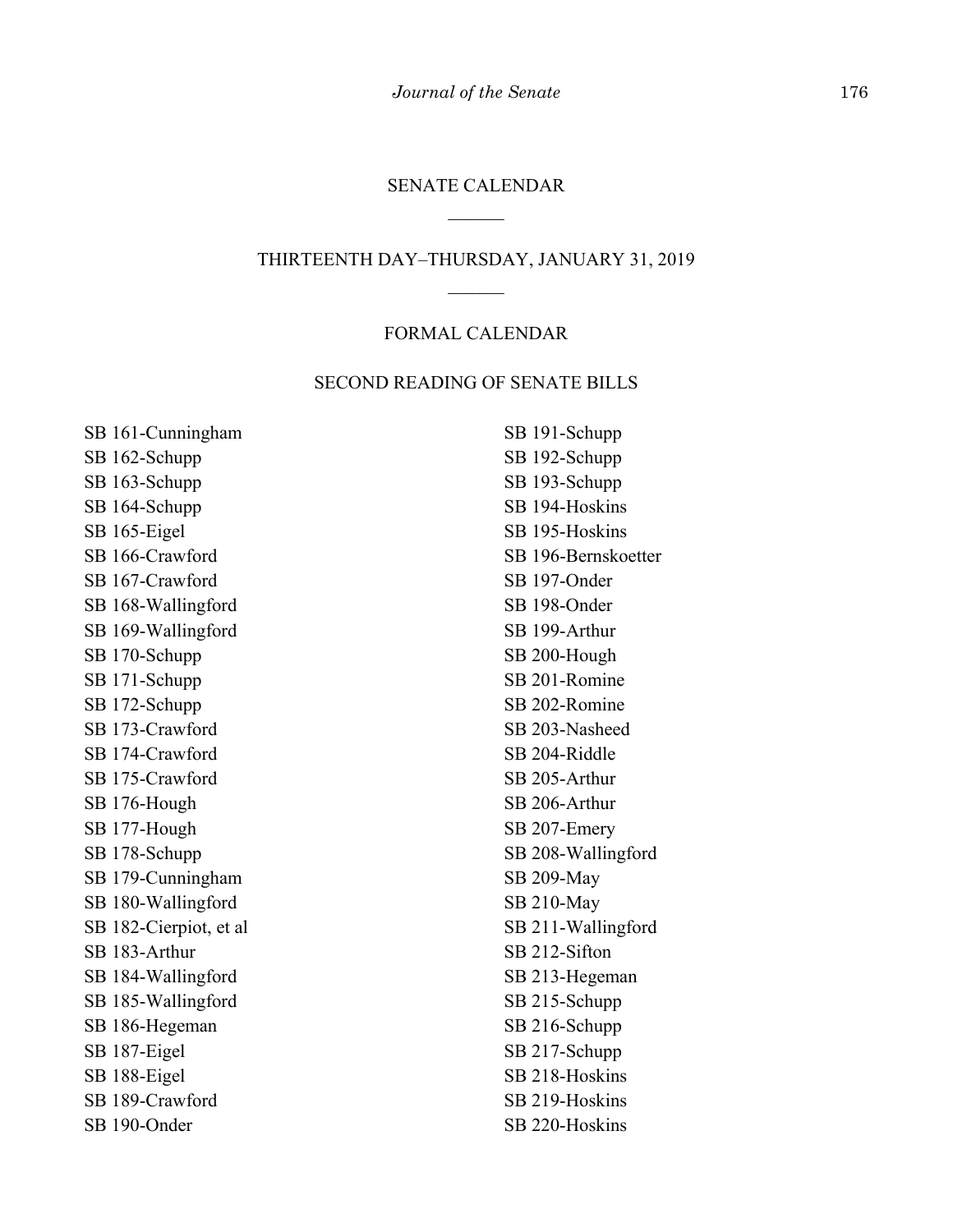SB 221-Crawford SB 222-Hough SB 223-Brown SB 224-Luetkemeyer SB 225-Curls SB 226-Sater SB 227-Sater SB 228-Sater SB 229-Crawford SB 230-Crawford SB 231-Hough SB 232-Sater SB 233-Sater SB 234-White SB 235-White SB 236-White SB 237-White SB 238-Emery SB 239-White SB 240-White SB 241-Rizzo SB 242-Walsh SB 243-Walsh SB 244-Walsh SB 245-Walsh SB 246-Hough SB 247-Hough SB 248-Brown SB 249-Koenig SB 250-Koenig SB 251-Koenig SB 252-Wieland SB 253-Sater SB 254-Bernskoetter SB 255-Bernskoetter SB 256-Hegeman SB 257-Hoskins SB 258-Wallingford SB 259-Romine SB 260-Onder SB 261-Nasheed

SB 262-Sater SB 263-Schupp SB 264-Crawford SB 265-Luetkemeyer SB 266-Wieland SB 267-Wieland SB 268-Wieland SB 269-Eigel SB 270-White and Crawford SB 271-Emery SB 272-Emery SB 273-Emery SB 274-Sater SB 275-Sater SB 276-Rowden SB 277-Crawford SB 278-Wallingford SB 279-Onder and Emery SB 280-Sater SB 281-Brown SB 282-Brown SB 283-Hoskins SB 284-Hoskins SB 285-Hough SB 286-Hough SB 287-Wieland SB 288-Wieland SB 289-Wieland SB 290-Brown SB 291-Wallingford SB 292-Eigel SB 293-Hough SB 294-Hough SB 295-Hough SB 296-Cierpiot SB 297-White SB 298-White SB 299-Rizzo, et al SB 300-Eigel SB 301-Eigel SB 302-Wallingford